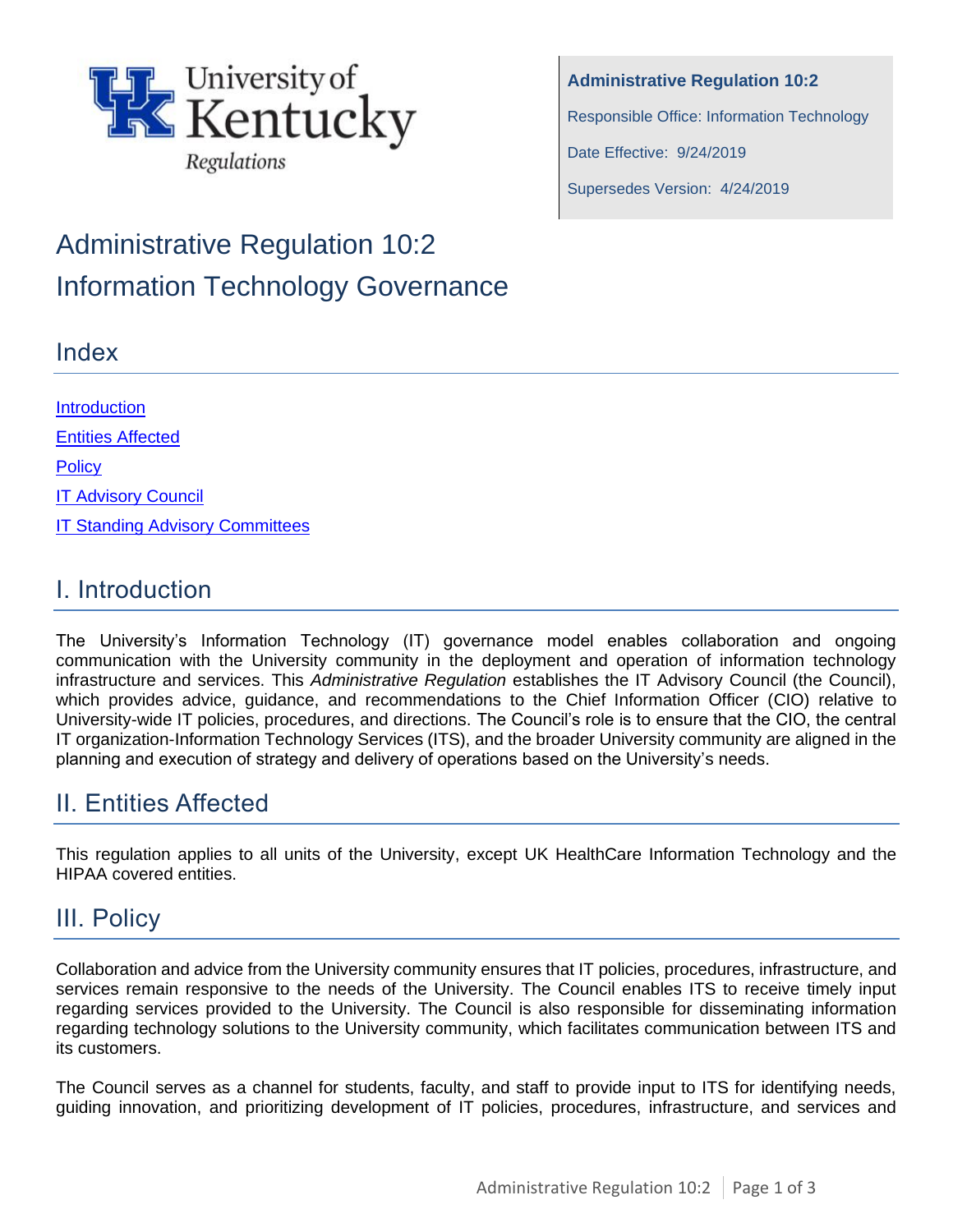facilitates the exchange of information between ITS and its customers regarding University-wide computing and data communication needs and interests in instruction, research, and administration.

# <span id="page-1-0"></span>IV. IT Advisory Council

- A. The specific responsibilities of the Council are to:
	- 1. Meet a minimum of once in the fall and spring academic semesters;
	- 2. Provide advice, guidance, and recommendations to the CIO relative to University-wide IT policies, procedures, and directions;
	- 3. Provide feedback on priorities that impact the enterprise, including current needs, enhancements, future development, and innovation in the University's instructional, research, and enterprise infrastructure and services;
	- 4. Recommend and review IT policies and procedures that impact University units;
	- 5. Serve as liaisons across the University to facilitate communication and to collect input from students, faculty, and staff regarding information technology policies, procedures, infrastructure, and services;
	- 6. Review annually the membership structure of the Council and standing committees and make recommendations to the CIO for any adjustments to ensure appropriate membership for carrying out the charge of the Council and committees. Any adjustments made to the membership structure of the Council and standing committees will be communicated to the chair of University Senate Council, the chair of Staff Senate, and the SGA President;
	- 7. Review annually the list of standing committees and make recommendations to the CIO for the addition, removal, or modification of standing committees to ensure their effective functioning as advisory groups for major areas of IT operations;
	- 8. Manage a review schedule for all IT *Administrative Regulations* (AR or ARs) to ensure they remain current, working with the CIO on a regular review process, which includes opportunities for the Council to provide feedback; and
	- 9. Collaborate with the Information Technology Governance Council of UK HealthCare in relation to strategic and operational initiatives common to the infrastructure of the enterprise. This oversight includes shared decision making and managing associated risks identified within this infrastructure.
- B. The Council is drawn from a University-wide constituency of students, faculty, and staff. The number of representatives on the Council from each of these groups (i.e., the representative membership structure) is be governed through internal ITS policy as established by the Council in consultation with the Office of the CIO. The CIO also appoints ex-officio members of the Council. These ex-officio members include the chair of the University Senate Technology Committee, the Chief Information Officer for UK HealthCare or their designee, and members of ITS as needed, along with other UK stakeholders.
- C. The CIO appoints the members of the Council and designates a chair. Faculty members are nominated by the University Senate Council. The University Senate Technology Committee recommends a list of names to the University Senate Council, which then provides a final list of nominees to the CIO. Student members are nominated by the Student Government Association and staff members are nominated by the Staff Senate. Each list of nominations (faculty, student, staff) must include at least twice as many names as there are vacancies.
- D. Faculty and staff appointments are for staggered three-year terms. Student appointments are for one year. Reappointments are permitted up to six consecutive years of service for faculty and staff and up to two consecutive years of service for students. A Council member who has served the maximum allowable